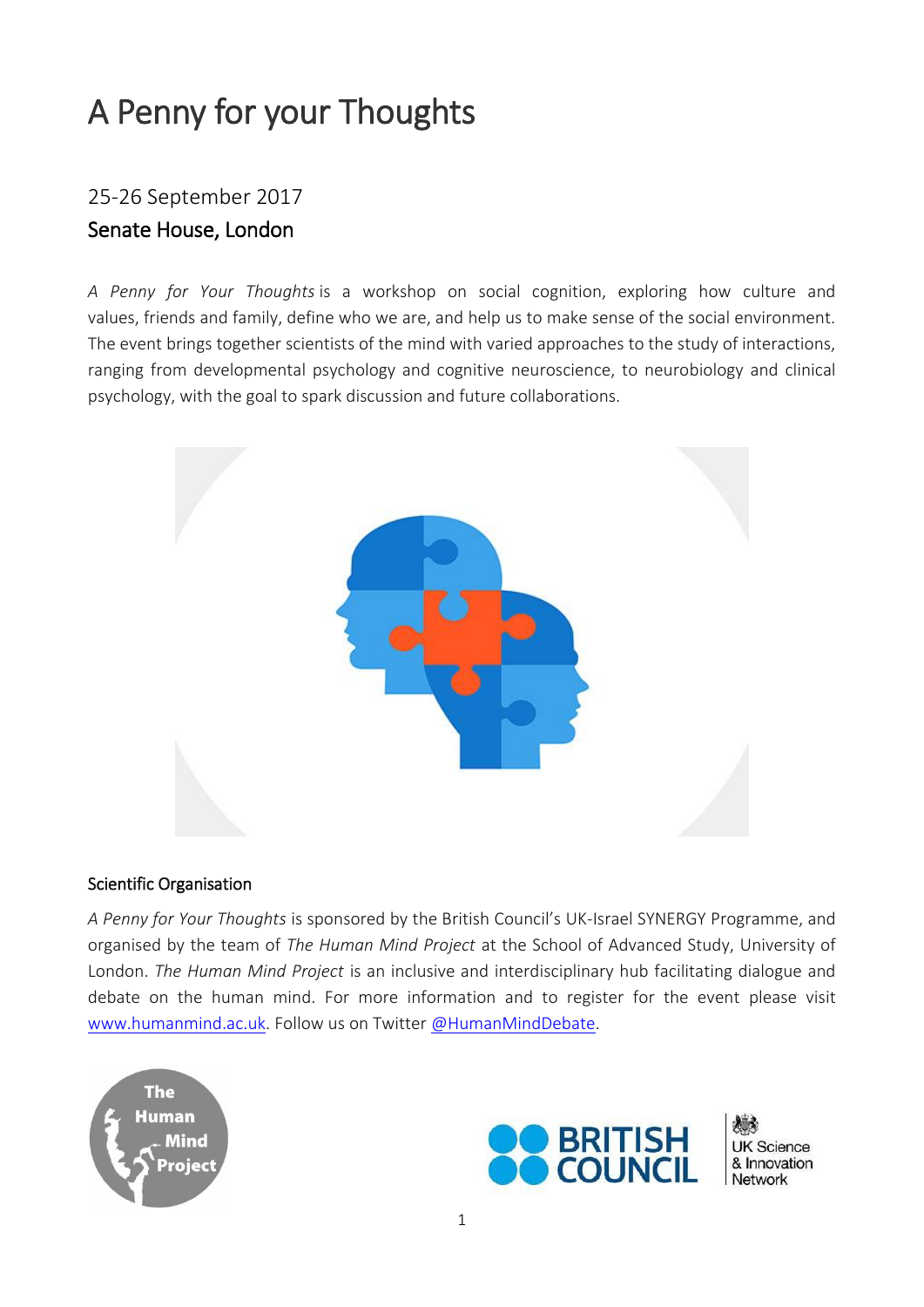## Event Programme

## Monday 25<sup>th</sup> September 2017

Room 243 Senate House

- 09:30 *Registration and Coffee*
- 10:00 *OPENING REMARKS*

## Colin Blakemore

*The Human Mind Project*, School of Advanced Study, University of London

## Session One

## Chair: Colin Blakemore School of Advanced Study, University of London

10:20 WHY ARE SOME CHILDREN ANTISOCIAL?

#### Essi Viding

Clinical, Educational, and Health Psychology Research Department, University College London

11:00 OXYTOCIN SYSTEM GENETICS AND HUMAN SOCIAL BEHAVIOR: PAST, PRESENT, AND FUTURE DIRECTIONS.

## Israel Solomon Department of Psychology, Hebrew University of Jerusalem

11:40 WHAT'S WRONG WITH SOCIAL COGNITION RESEARCH? EXAMPLES FROM EMPATHY AND THEORY OF MIND

### Geoff Bird

Department of Experimental Psychology, University of Oxford

12:30 *Lunch served in room G7* 

#### Session Two

Chair: Mattia Gallotti London School of Economics & School of Advanced Study, University of London

14:00 DEVELOPMENTAL CHANGES IN BRAIN ACTIVITY CORRELATES OF VICARIOUS PAIN RESPONSES Avi Goldstein Department of Psychology, Bar-Ilan University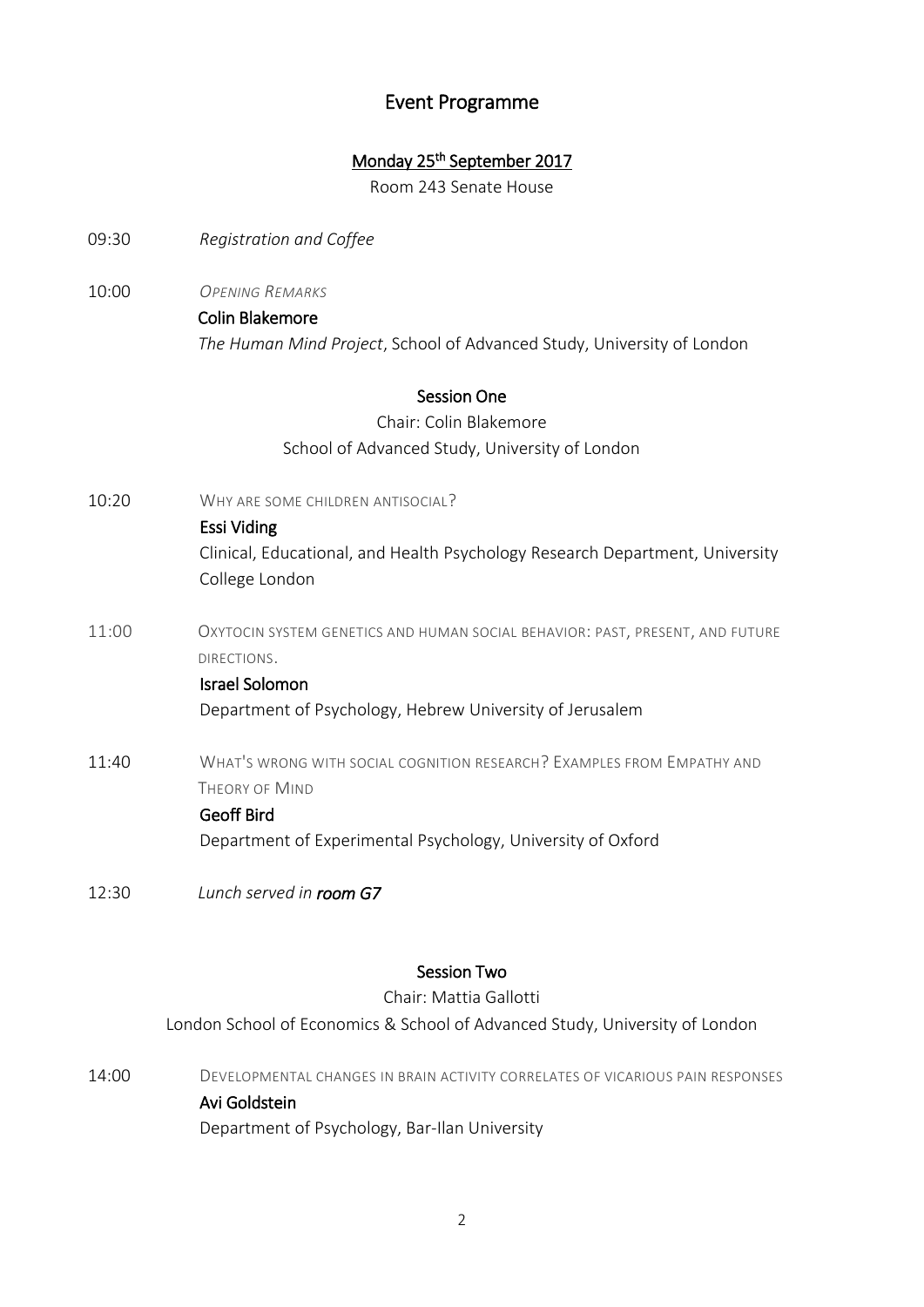| 14:40 | The value of other people: physiological correlates of what others and their<br><b>OPINIONS MEAN TO US</b> |
|-------|------------------------------------------------------------------------------------------------------------|
|       | Dan Campbell-Meiklejohn                                                                                    |
|       | Department of Psychology, University of Sussex                                                             |
| 15:20 | SELF-REGULATION VIA NEURAL SIMULATION                                                                      |
|       | <b>Michael Gilead</b>                                                                                      |
|       | Department of Psychology, Ben-Gurion University of the Negev                                               |
| 16:00 | Coffee Break                                                                                               |
|       | <b>Session Three</b>                                                                                       |
|       | Chair: Uri Hertz                                                                                           |
|       | School of Advanced Study, University of London                                                             |
| 16:30 | MOVING NEUROSCIENCE OUTSIDE THE LAB - CASE STUDIES IN IMITATION<br>Antonia Hamilton                        |
|       | Institute of Cognitive Neuroscience, University College London                                             |
| 17:10 | HOW EMPATHY CONTRIBUTES TO DISTRESS REGULATION                                                             |
|       | Simone Shamay-Tsoory                                                                                       |
|       | Department of Psychology, University of Haifa                                                              |
| 18:00 | Wine Reception served in room 246                                                                          |

20:00 *Dinner for speakers at Brasserie Blanc Chancery Lane*